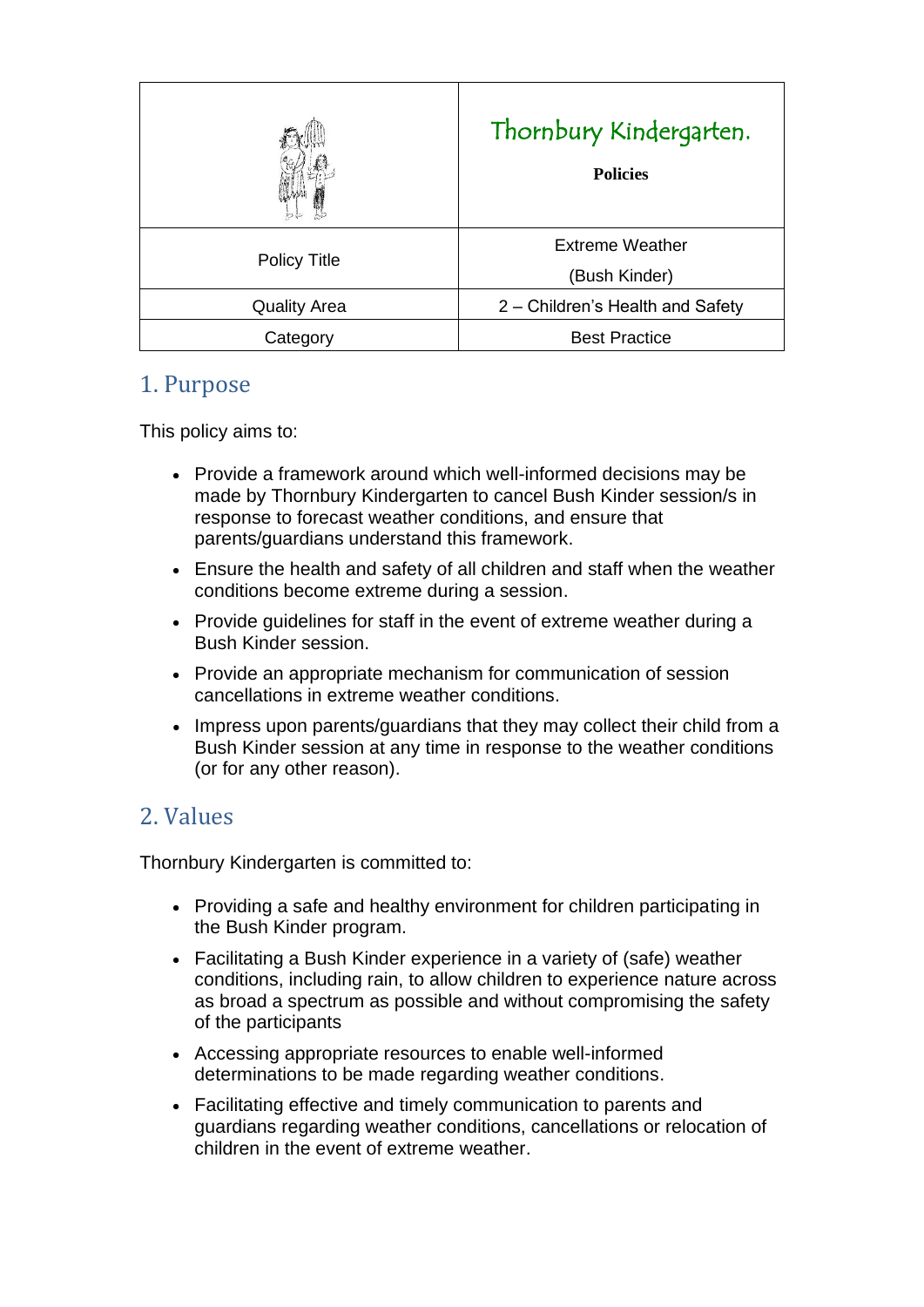• Respecting the right of parents/guardians to remove their child from a Bush Kinder session at any time in response to the weather conditions (or for any other reason).

# 3. Scope

This policy applies to children, parents/guardians, staff, committee members, authorised persons, volunteers and students on placement working at Thornbury Kindergarten.

# 4. Background and legislation

Thornbury Kindergarten's Bush Kinder program is intended to operate across a broad spectrum of weather conditions, allowing the children to experience nature and its elements across the seasons. Whatever the weather, children are encouraged to take the lead in playing, exploring and learning in a bush or natural environment. However, extreme weather conditions may arise periodically which can put the wellbeing and safety of the children and staff at risk. This policy provides the parameters within which the Kindergarten can make determinations to cancel Bush Kinder sessions in response to forecast extreme weather conditions and ensure appropriate communication channels are in place to inform participants. It also provides a framework for staff in the event that extreme weather conditions arise during a session and provides procedures for effective evacuation to a safe location.

Relevant legislation includes but is not limited to:

- The Children's Services Act 1996 (CSA)
- Children's Services Regulations 2009 (CSR)
- Occupational Health and Safety Act 2004

# 5. Definitions

*Bureau of Meteorology*: Australia's national weather, climate and water agency. Website [www.bom.gov.au](http://www.google.com/url?q=http%3A%2F%2Fwww.bom.gov.au&sa=D&sntz=1&usg=AFQjCNHD5BQ0q2rNeanZAJ2L8Yeq0K8ZuQ) Various iphone/ipad apps use BOM data (e.g. Pocket Weather)

*Extreme Weather*: weather that threatens the immediate or long-term safety of individuals, as a result of rain, lightning, wind or heat. The risk to individuals' wellbeing is guided by the Bureau of Meteorology's forecast conditions. An extreme weather table is shown below. Bush Kinder sessions will be cancelled if any of these determinants are met: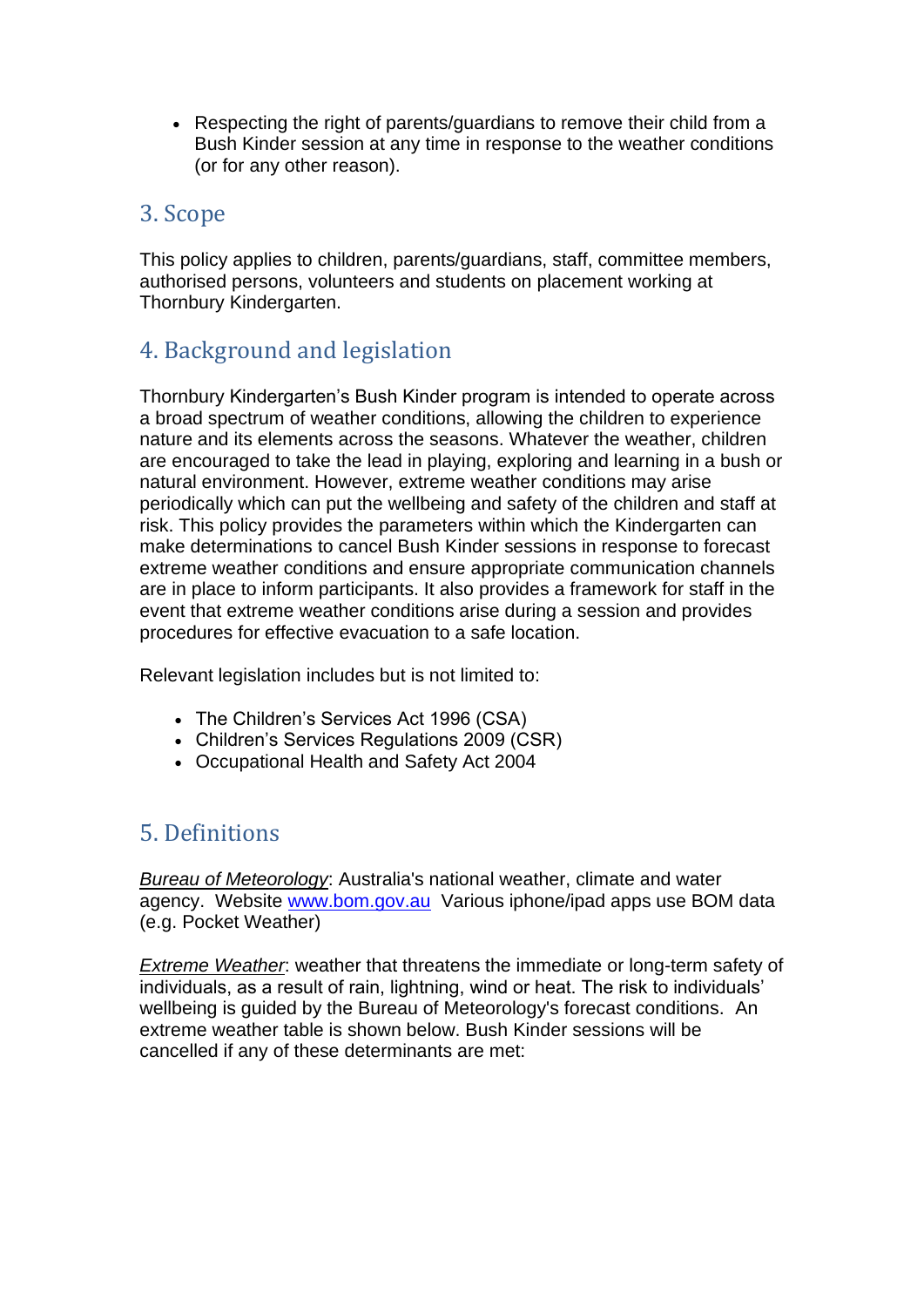| <b>Weather Condition</b>                                                                | <b>Extreme weather determinant causing</b><br>cancellation                                                                                                                               |
|-----------------------------------------------------------------------------------------|------------------------------------------------------------------------------------------------------------------------------------------------------------------------------------------|
| Forecast temperature                                                                    | 36 degrees Celsius or greater<br>Note there is no pre-set minimum<br>temperature. Thermals and clothing layers should<br>be worn on very cold days (Refer Protective<br>Clothing Policy) |
| Forecast wind speed                                                                     | > 40km per hour                                                                                                                                                                          |
| Forecast of electrical<br>storm activity                                                | Thunder storm/electrical storm forecast                                                                                                                                                  |
| Darebin Parklands<br>flooded at or near the<br><b>Bush Kinder site</b>                  | On flooding advice from the Ranger.                                                                                                                                                      |
| <b>BOM</b> weather warnings<br>of extreme storm<br>conditions and<br>excessive rainfall | On warning issued by the Bureau of Meteorology                                                                                                                                           |

In addition to the above, the Thornbury Kindergarten Committee and Bush Kinder staff have the discretion to cancel a session/s if it views the weather to be poor for Bush Kinder purposes, even if the extreme weather determinants in the above table are not reached. Weather warnings from the Bureau of Meteorolgy for the area would also necessitate cancellation.

Further, the Darebin Parklands Ranger has the authority to override the Thornbury Kindergarten Committee determination on safety and request cancellation of a session should he feel the Bush Kinder site be unsafe.

Protective Clothing: Refer to *Protective Clothing Policy*

# 6. Sources and related centre policies

### **Victorian Government 'Better health channel website**

### **Centre policies**

- Protective Clothing (Bush Kinder specific)
- Emergency Evacuation (Bush Kinder specific)
- Play Benefit & Risk Policy (Bush Kinder specific)
- Incident and medical emergency management
- Communication
- Excursions and centre events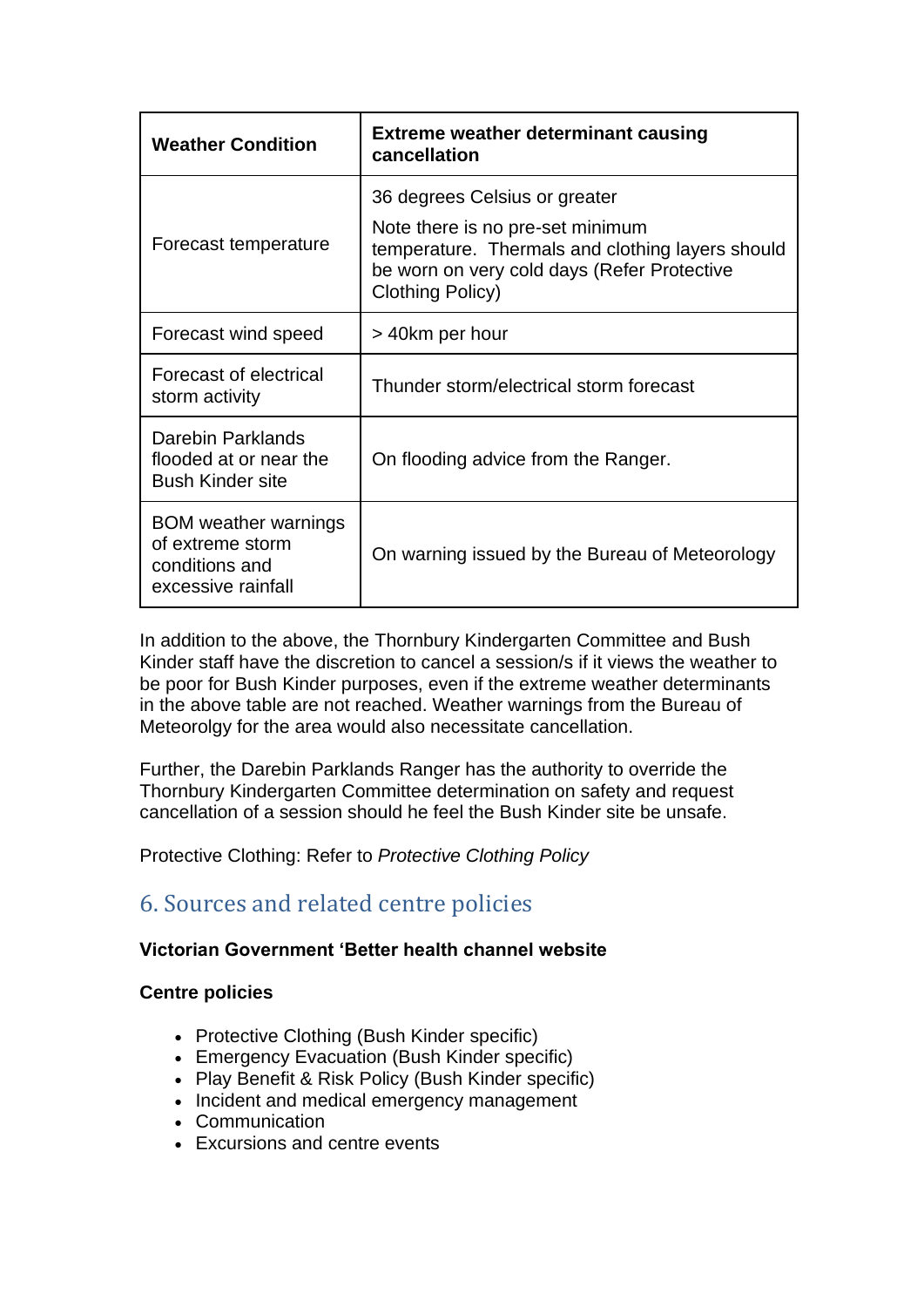# 7. Procedures

### **General**

#### **The Committee and Bush Kinder staff are responsible for:**

- An Extreme Weather Policy which gives clear guidelines to staff and parents about extreme conditions that will necessitate cancellation of a Bush Kinder session/s and provides guidance and procedures for staff in the event of extreme weather during a Bush Kinder session.
- All parents/guardians being aware of this policy and are provided access to the policy upon request.
- Monitoring the weather forecast via the Bureau of Meteorology website (or via mobile phone app) the day prior to the Bush Kinder session.
- Sending an SMS to parents/guradians/staff if the Bush Kinder session/s is cancelled via the Bush Kinder mobile phone as soon as possible prior to commencement of the session.
- Ensuring communication channels are in place to facilitate notification to parents/guardians in the event of cancellation of a Bush Kinder session or if the group has been evacuated to a safe location in response to extreme weather conditions.
- Ensuring that on high wind days (forecast wind speed > 40km/h) that at least two volunteers be tasked with managing gear and tents on that day.

#### **Parents/guardians are responsible for:**

- Ensuring they are comfortable at all times with the forecast weather conditions, while their child is attending a Bush Kinder session. If for whatever reason, a parent/guardian feels concern for the wellbeing of their child due to the weather conditions, they should consider withholding their child from the session or collecting their child from a session in the event that extreme weather arises during a session.
- Ensuring protective clothing is worn by their child to suit the weather conditions and ensure a change of clothes is provided (including shoes) (Refer to Protective Clothing Policy).
- Ensuring they carry a mobile phone with them and be contactable at all times while their child's Bush Kinder session is in progress.
- Reading and being familiar with the policy.
- Bringing relevant issues to the attention of both staff and committee.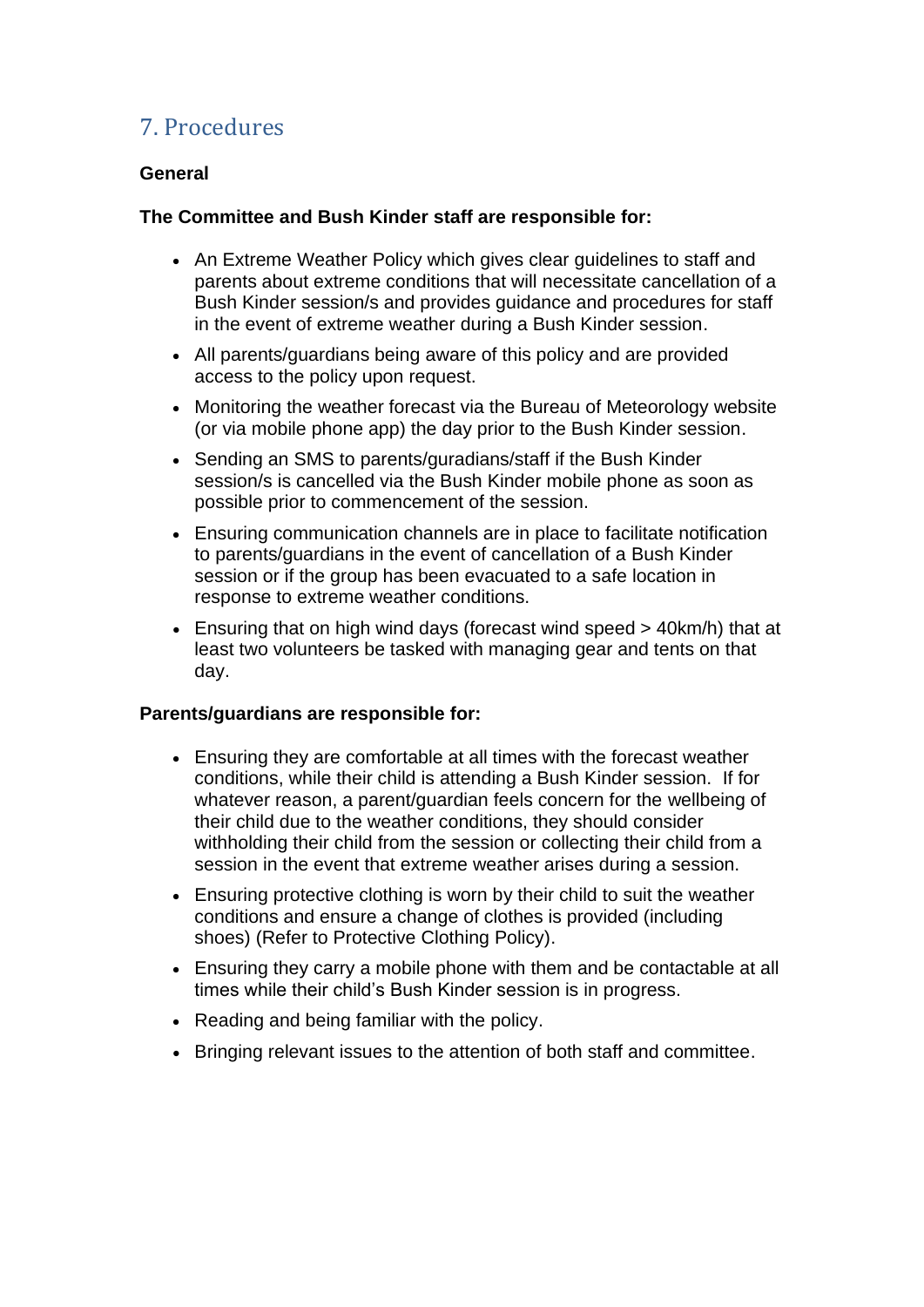#### **In the event of forecast extreme or bad weather**

In cases of forecast extreme weather (see definition above), Thornbury Kindergarten will make the decision to cancel the Bush Kinder program for the sessions affected.

In addition to the extreme weather determinants detailed in the table under 'Definitions', the Thornbury Kindergarten Committee and Bush Kinder staff have the discretion to cancel the session if it views the weather to be unsuitable for Bush Kinder purposes, and the Darebin Parklands Ranger also has the authority to cancel a session due to extreme weather conditions at the site.

The Committee and Bush Kinder staff are responsible for;

- Monitoring the weather forecast via the Bureau of Meteorology website (or via mobile phone app) the day prior to the session
- Making a determination to cancel or conduct the bush kinder sessions the next day based on the weather forecast
- Providing a notice to parents/guardians/staff of the status of the Bush Kinder session/s as follows:
- Sending an SMS to parents/guradians/staff if the Bush Kinder session/s is cancelled via the Bush Kinder mobile phone as soon as possible prior to commencement of the session.

AND if the session is cancelled:

- By broadcast SMS to the Bush Kinder group (again, by 6pm the day before the session, or by 8am on the day of the session)
- Note that a Bush Kinder session may be cancelled at short notice or any other time by broadcast SMS based on updated weather information.
- Providing a notice of the cancellation to the Darebin Parklands Ranger as a matter of courtesy (Refer Bush Kinder Contact Sheet for contact details)

#### **Staff are responsible for:**

• Keeping their mobile phone with them on day of the session to receive notice of cancellation in cases of extreme weather updates which necessitate cancellation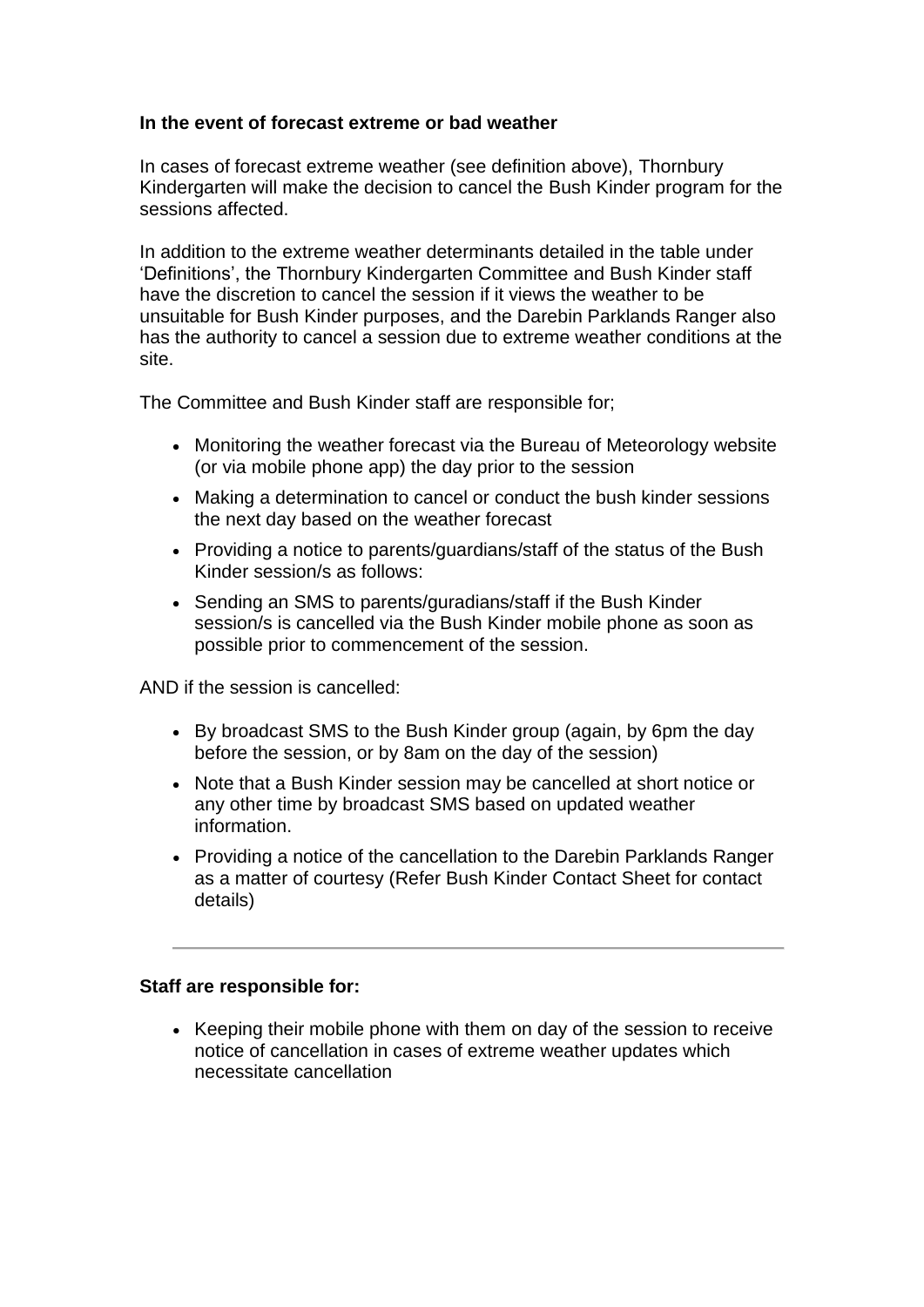### **Parents/guardians are responsible for:**

• Keeping their mobile phone with them on day of the session to receive notice of cancellation in cases of extreme weather updates which necessitate cancellation

### **In the event of weather becoming extreme during a session**

### **Staff are responsible for:**

• Undertaking the following actions in the each of the weather conditions listed in the table below:

| <b>Weather condition</b>                                                                                   | <b>Staff Actions</b>                                                                                                     |
|------------------------------------------------------------------------------------------------------------|--------------------------------------------------------------------------------------------------------------------------|
| Heat<br>Risks include sunburn, heat<br>stress, heat stroke, dehydration                                    | Monitor children for heat<br>exhaustion/heat stroke (see<br>Attachment 1 for symptoms and<br>treatments).                |
|                                                                                                            | Offer water for hydration at regular<br>$\bullet$<br>intervals.                                                          |
|                                                                                                            | Establish activities in shaded areas<br>and encourage children to play in<br>the shade.                                  |
|                                                                                                            | Ensure application of sunscreen<br>every two hours.                                                                      |
|                                                                                                            | Ensure appropriate protective<br>clothing including hats. [Refer<br>Protective Clothing Policy for more<br>information]. |
| Rain/Hail/Cold<br>Risks include child getting wet<br>(and onset of hypothermia), injury<br>from hailstones | Monitor children for wet clothing<br>and change if necessary (with<br>assistance of volunteers).                         |
|                                                                                                            | Ensure appropriate clothing is worn<br>$\bullet$<br>(eg, waterproof clothing, gloves,<br>gumboots).                      |
|                                                                                                            | Encourage wearing of appropriate<br>clothing, including coats, gloves,<br>scarves etc.                                   |
|                                                                                                            | Seek shelter in heavy rain or in<br>$\bullet$<br>hail [See Relocation Procedures<br>below].                              |
|                                                                                                            |                                                                                                                          |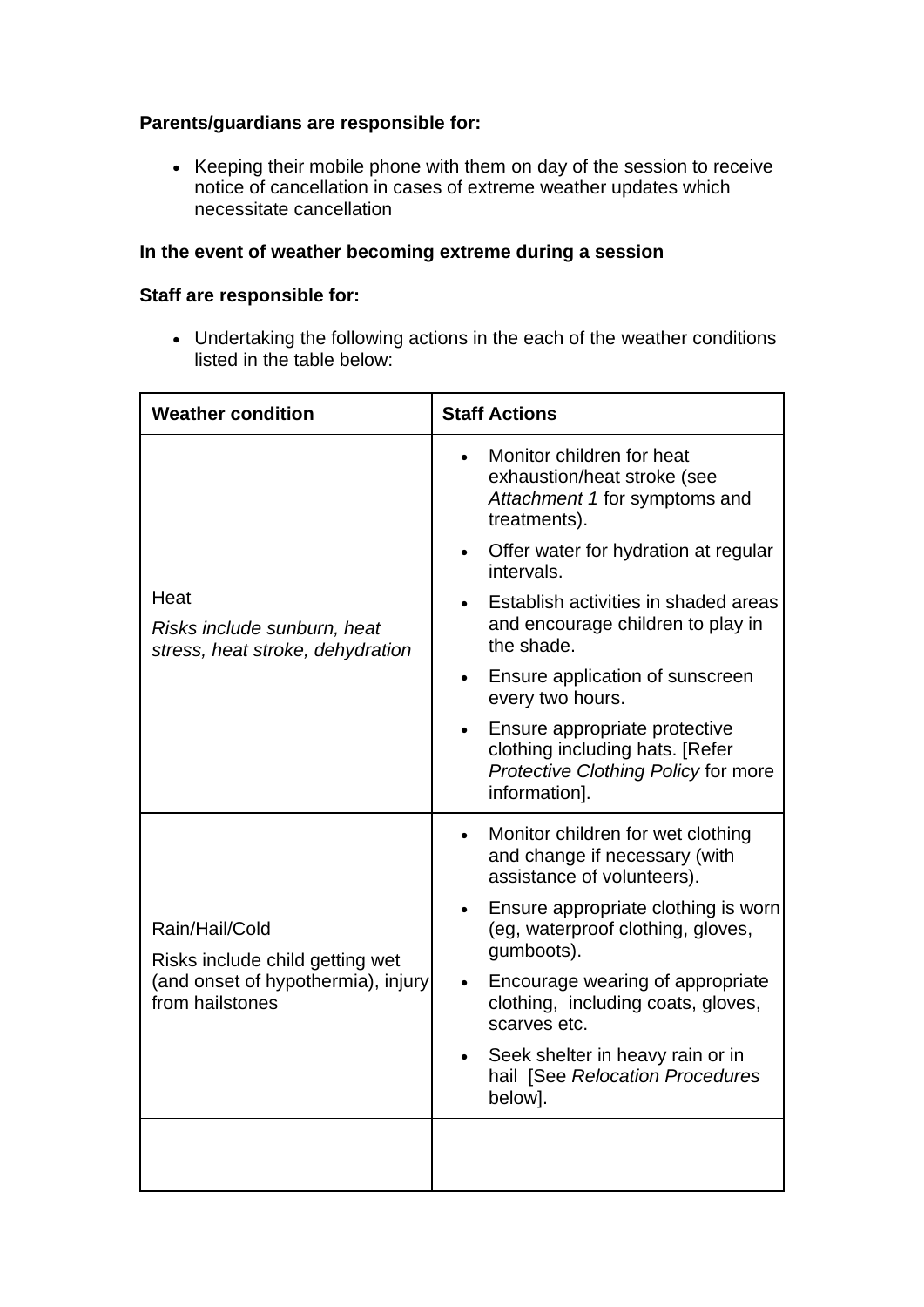| Electrical storm activity/lightning<br>Risks include lightning strike,<br>trees/tree limbs falling as a result<br>of lightning strike                    | Move children away from trees.<br>Seek indoor shelter [See<br>Relocation Procedures below].<br>See Attachment 2 for Lightning<br>Safety Fact Sheet. |
|----------------------------------------------------------------------------------------------------------------------------------------------------------|-----------------------------------------------------------------------------------------------------------------------------------------------------|
| High winds<br>Risks include falling trees/tree<br>limbs, blowing particles (sand<br>dirt) into eyes, Bush Kinder<br>structures blowing down/away<br>etc. | Ensure structures and dangerous<br>items are secure.<br>Move children away from trees.                                                              |
|                                                                                                                                                          | Seek shelter if necessary [See<br>Relocation Procedures below].                                                                                     |
|                                                                                                                                                          | Any equipment/structures must be<br>moved by at least two<br>staff/volunteer to minimise risk of<br>injury.                                         |
|                                                                                                                                                          | If the children are being moved,<br>follow the 'Relocating to a safe<br>position' instructions below.                                               |

- In the event of illness or injury during a session as a result of weather conditions, the Illness Policy and Incident and Medical Emergency Management Policy must be followed.
- Contacting parent/guardian in the event that a child is ill or injured in accordance with the Illness Policy and Incident and Medical Emergency Management Policy.

### **Parents/guardians are responsible for:**

• Collecting their child at any time during the session if they are not comfortable with the weather conditions.

### **Procedures for Relocating to a Safe Position**

Relocation Safe Zones

| Hail, torrential rain | Seek shelter under the BBQ shelter (Refer Map at<br>Attachment 3) |
|-----------------------|-------------------------------------------------------------------|
| Electrical            | Seek shelter in Darebin Creek Environment Centre                  |
| storm/lightning,      | (adjacent to Ranger's Office near Separation St                   |
| extreme winds         | entrance) (Refer Map at Attachment 3)                             |

If conditions necessitate evacuation from the Darebin Parklands, follow procedures in the *Emergency Evacuation Policy (Bush Kinder specific*)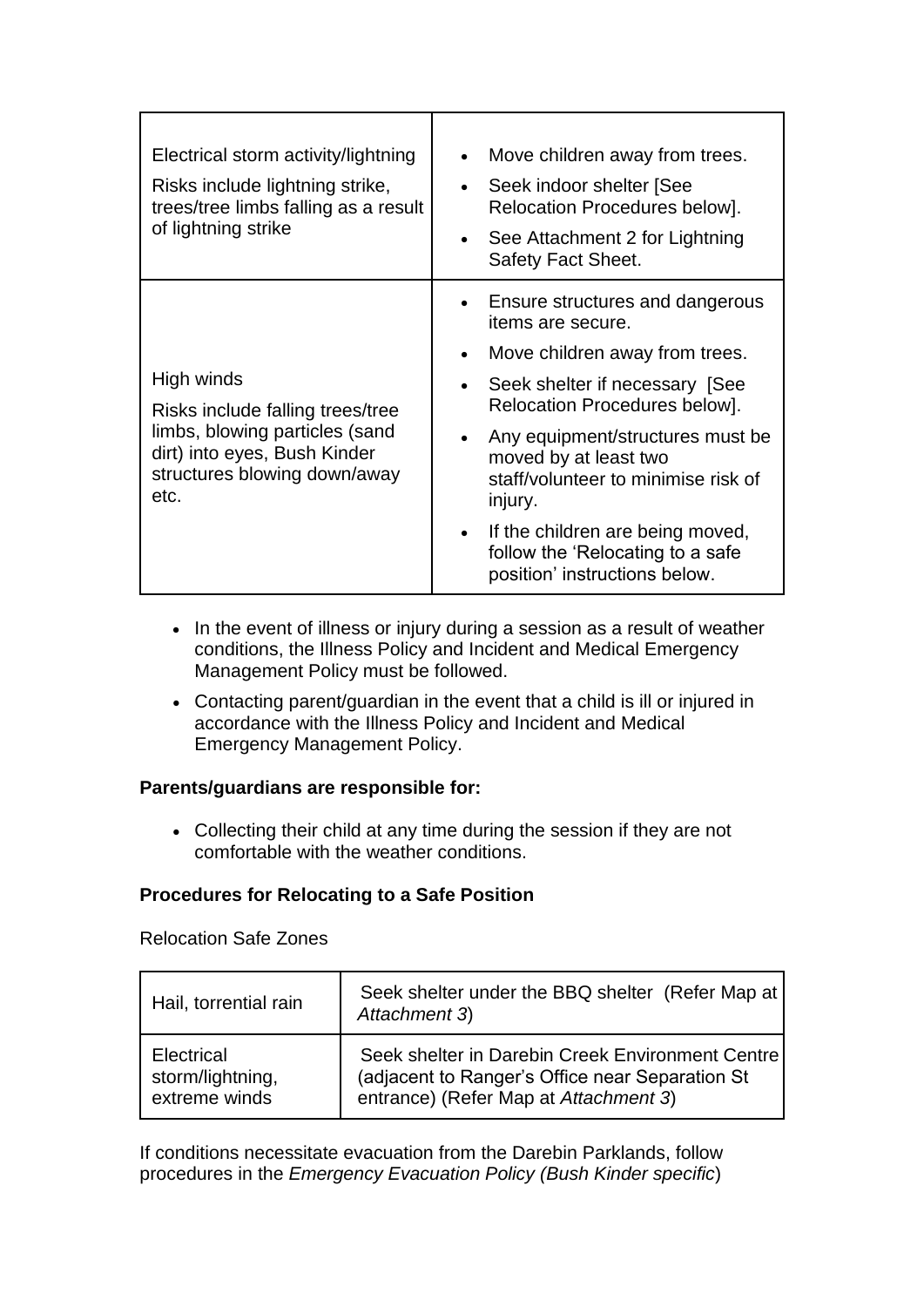### **Procedures for relocating**

If the Bush Kinder group is required to relocate to a safe position in response to the weather conditions, the following procedures are to be followed by staff (with the assistance of volunteers):

- Blow whistle.
- Keep children calm.
- Ensure sign-in sheet is in the teacher's backpack along with other necessary items such as medication.
- Count/check off against the sign-in sheet to ensure all children are accounted for.
- With the exception of the teacher's backpack, leave Bush Kinder gear at the site – it can be collected later.
- En route to new location (see below for appropriate locations), calmly walk children in pairs, keep group close together and ensure no child deviates from the group.
- Teachers/adult volunteers to be positioned at the front and back of the group, and flanking the group where possible.
- Notify emergency services if required.
- On arrival at safe assembly point, conduct a full count/roll call to ensure all children are accounted for.
- Wait for the extreme weather to pass and when it does, resume normal activities, following same relocation procedures to return to the Bush Kinder site.
- If the weather does not look like it will pass soon, a broadcast SMS should be sent to all parents, advising of the new safe location for pickup purposes.

## 8. Evaluation

In order to assess whether the policy has achieved the values and purposes the proprietor (committee) will:

- Seek feedback regarding this policy and its implementation with parents/guardians of children participating in the Bush Kinder program. This can be facilitated through discussions and the annual centre survey.
- Review the centre's actions in response to extreme weather conditions.
- Ask staff to share their experiences in cases of extreme weather (in cases where sessions were cancelled, and in cases where extreme weather arose during a session).
- Regularly review the policy and centre practices to ensure they are compliant with any new legislation, research or best practice procedures.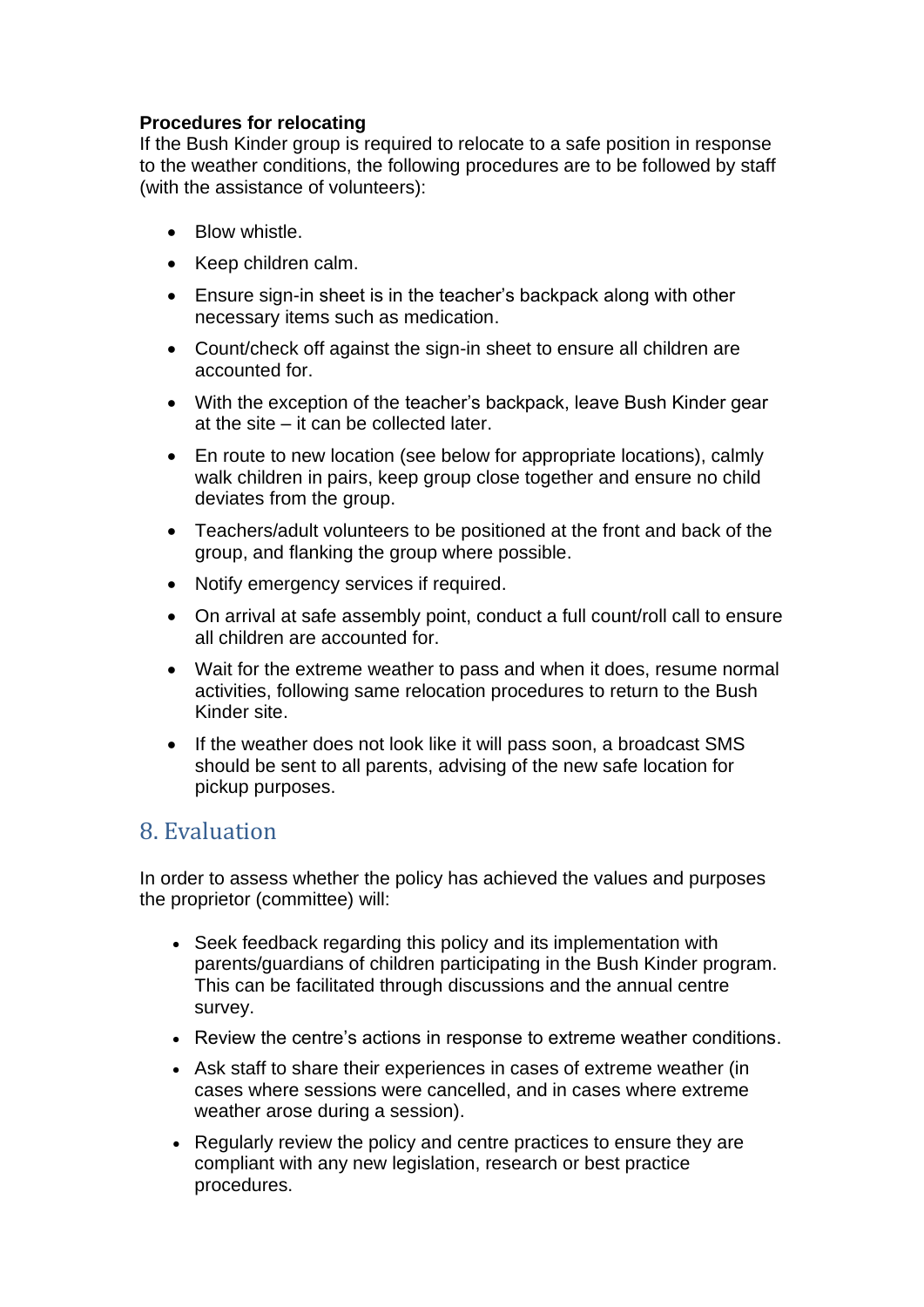# 9. Attachments

*Attachment 1:* Heat Exhaustion and Heat Stroke – Symptoms and Treatments

*Attachment 2:* Lightning Action Guide and First Aid Guidelines

*Attachment 3:* Bush Kinder site map showing safe relocation zones in the event of extreme weather.

## 10. Authorisation

This policy was approved by the committee of management of Thornbury Kindergarten at a committee meeting December 2017.

Review date: December 2019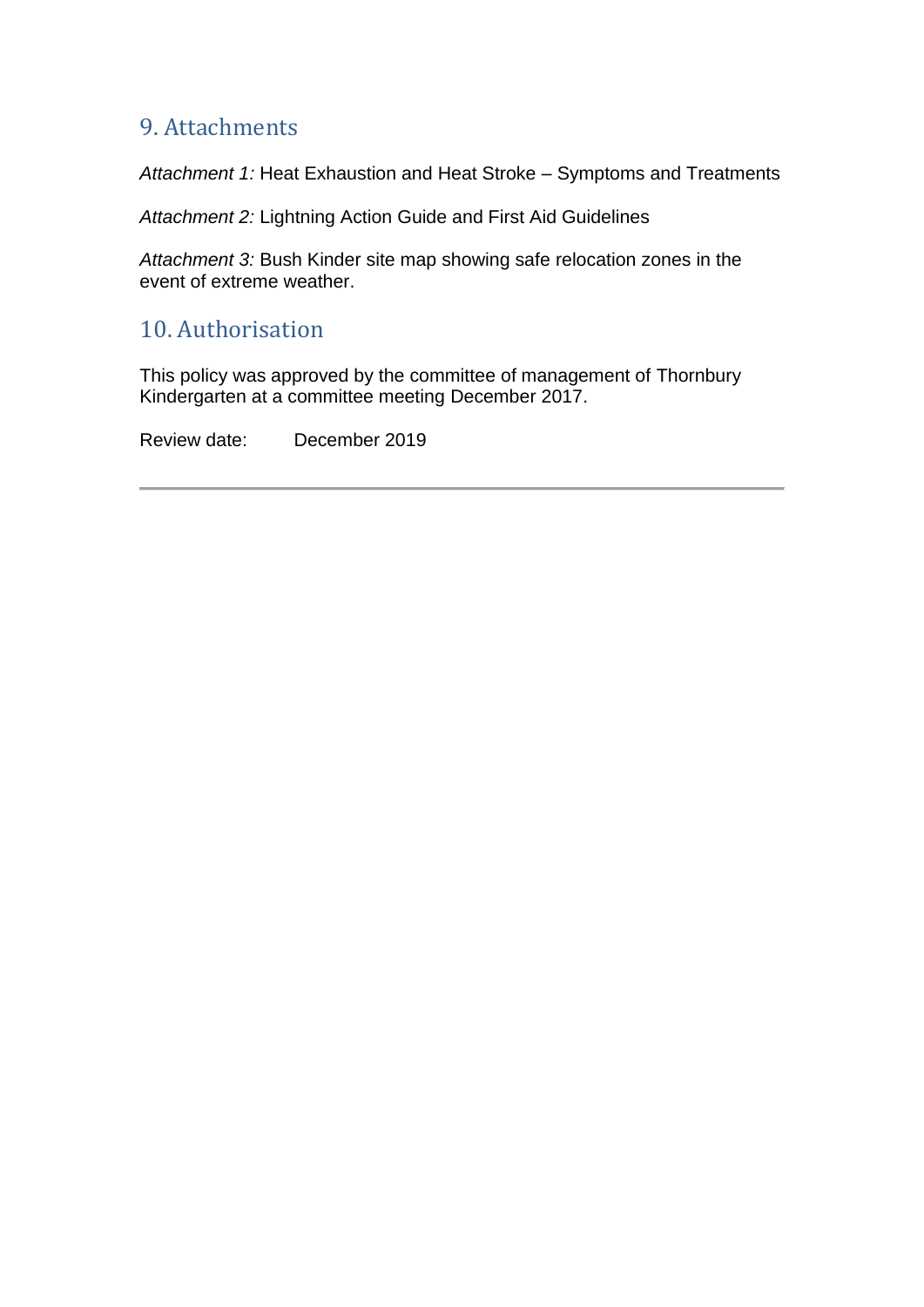# ATTACHMENT 1

### **Heat Exhaustion and Heat Stroke – Symptoms and Treatments**

*Department of Human Services December 2008* 

Heat exhaustion is a serious condition that can develop into heat stroke.

Warning signs may include:

- Pale and sweating
- Rapid heart rate
- Muscle cramps, weakness
- Dizziness, headache
- Nausea, vomiting
- Fainting

Heat stroke is a life-threatening emergency. It occurs when the body is unable to prevent the temperature rising rapidly.

The symptoms may the same as for heat exhaustion, but the skin may be dry with no sweating, and the person's mental condition worsens. They may stagger, appear confused, have a fit, or collapse and become unconscious.

What to do for heat exhaustion

- Get the person to a cool area and lie them down
- Remove outer clothing
- Wet skin with cool water or wet cloths
- Seek medical advice

What to do for heat stroke

- Call an ambulance
- Get the person to a cool area and lie them down
- Remove clothing and wet skin with water, fanning continuously
- Position an unconscious person on their side and clear the airway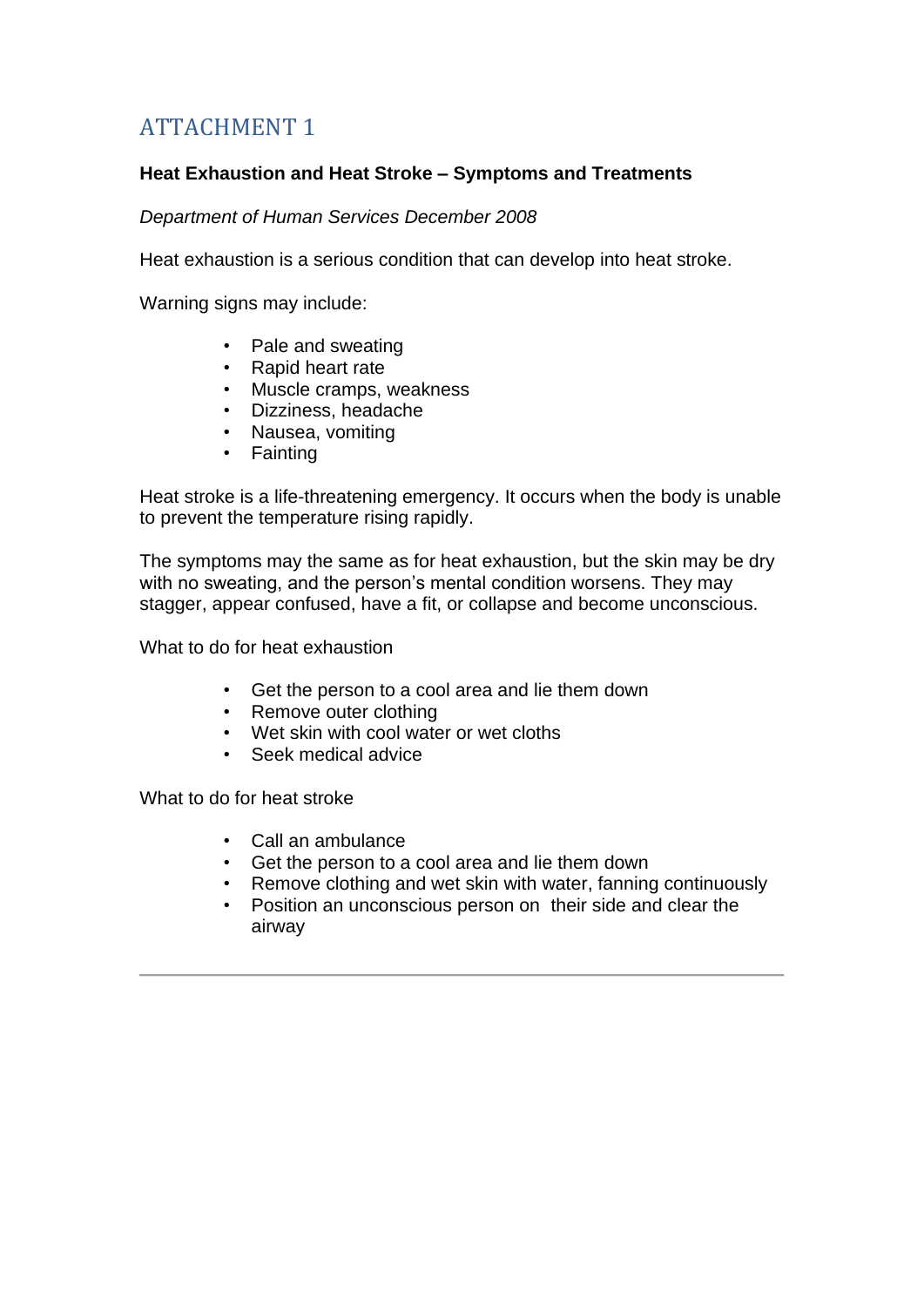# ATTACHMENT 2

## **LIGHTNING ACTION GUIDE AND FIRST AID GUIDELINES**

## **LIGHTNING ACTION GUIDE**

### *Source: Emergency Management Austalia*

Be Prepared

- Check with your local electrical contractor for advice on surge protectors and lightning conductors.
- Have an emergency kit on hand, including a battery operated radio, torch and spare batteries.
- Keep a list of emergency numbers handy.

#### Act Safe

If caught outdoors:

- Seek shelter in a hard top vehicle or solid building.
- Never shelter under a tree or a group of trees.
- If far from shelter crouch down, don't lie flat.
- If boating or swimming, leave the water immediately.
- Avoid metal objects such as ladders, umbrellas, fences and clothes lines.
- Secure pets in a safe place.

If indoors:

- Disconnect computers, televisions and other electrical/electronic appliances.
- Avoid using fixed line telephones unless essential.
- Keep clear of windows.
- Avoid metal fixtures, such as roofs, guttering, downpipes and taps.

After the lightning

- Keep your radio tuned to local media for updated weather reports and power outages.
- Confirm location and safety of family members and immediate neighbours.
- Check operation of essential household items and check fuse box for surge protection/fuse/circuit breaker impact

For further information contact your local State Emergency Service office.

[www.ema.gov.au](http://www.google.com/url?q=http%3A%2F%2Fwww.ema.gov.au&sa=D&sntz=1&usg=AFQjCNH28UHc4GBeslRdxVYyMu5gkucLwA)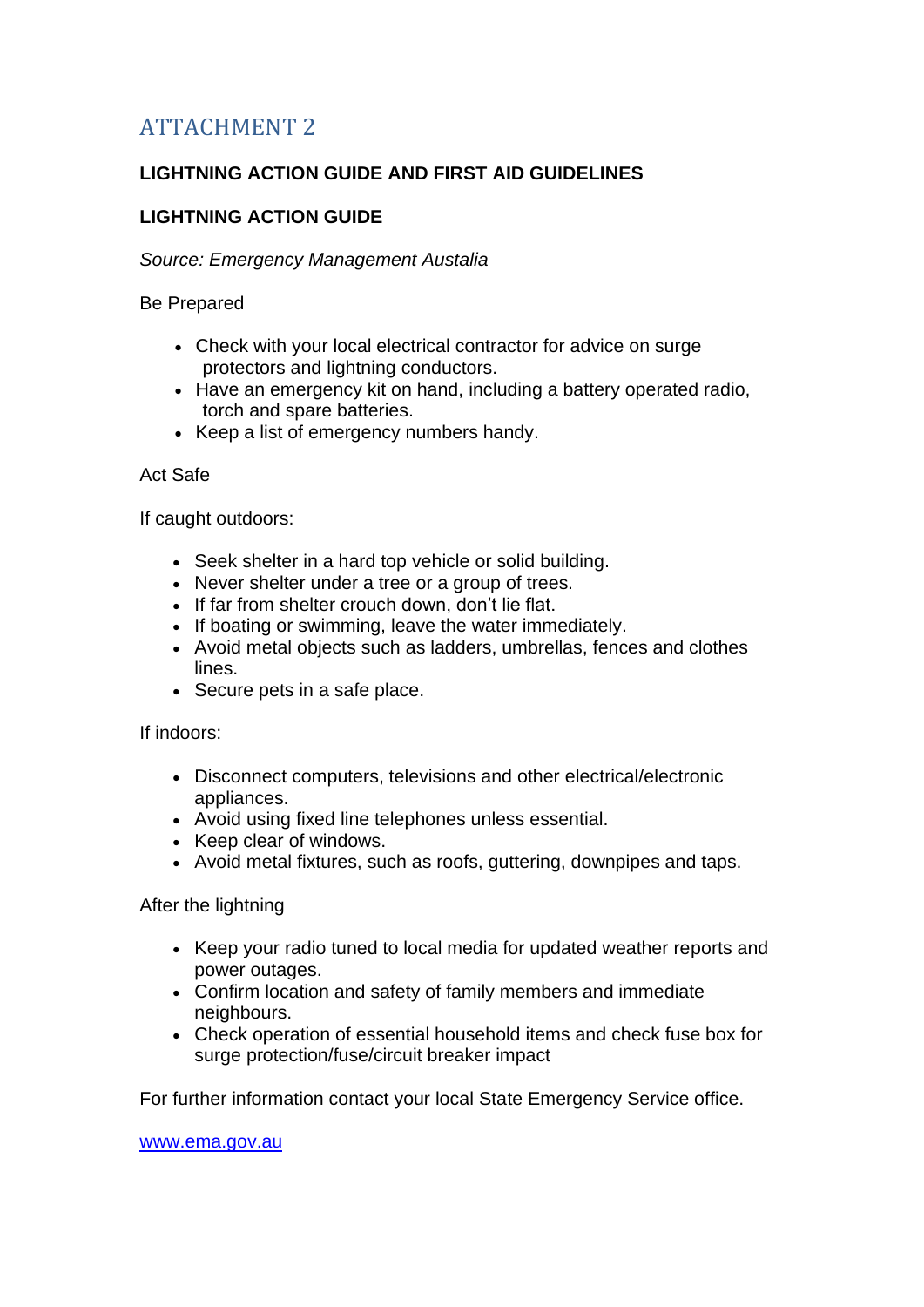### **FIRST AID RECOMMENDATIONS FOR LIGHTNING VICTIMS**

*Source: Department of Sport & Recreation, Government of Western Australia*

Most lightning victims can survive their encounter with lightning, especially with timely medical treatment. Individuals struck by lightning do not carry a charge and are safe to touch in order to render treatment.

The following First Aid is recommended:

### First

Call 000 or nearest Emergency Service and provide directions and information about the likely number of victims.

### Response

The first tenet of emergency care is 'make no more casualties'. If the area where the victim is located is a high-risk area (mountain top, isolated tree, open field, golf course etc) with a continuing thunderstorm, the rescuers may be placing themselves in danger.

### **Evacuation**

It is relatively unusual for victims who survive a lightning strike to have major fractures that would cause paralysis or major bleeding complications unless they have suffered a fall or been thrown a distance. As a result, in an active thunderstorm, the rescuer needs to choose whether evacuation from very high-risk areas to an area of lesser risk is warranted and should not be afraid to move the victim rapidly if necessary. Rescuers are cautioned to minimise their exposure to lightning as much as possible.

#### **Resuscitation**

If the victim is not breathing, start mouth-to-mouth resuscitation. If it is decided to move the victim, give a few quick breaths prior to moving them. Determine if the victim has a pulse by checking the pulse at the carotid artery (side of the neck) or femoral artery(groin) for at least 20−30 seconds. If no pulse is detected, start cardiac compressions as well. In situations that are cold and wet, putting a protective layer between the victim and the ground may decrease the hypothermia that the victim suffers which can further complicate the resuscitation.